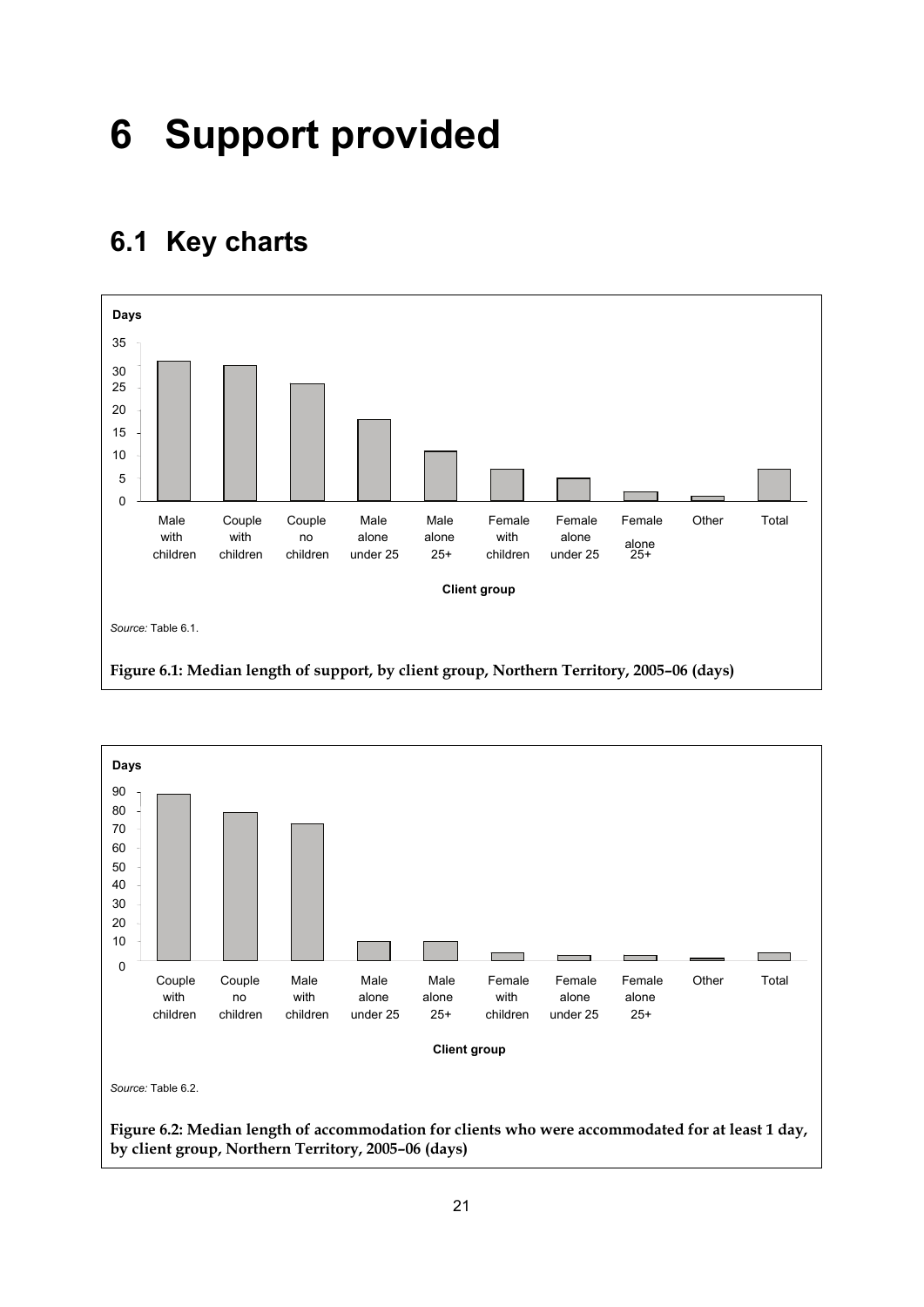## **6.2 Tables**

| Table 6.1: SAAP closed support periods: length of support by client group, Northern Territory, |  |  |  |
|------------------------------------------------------------------------------------------------|--|--|--|
| 2005–06 (per cent)                                                                             |  |  |  |

|                      | Male<br>alone    | Male            | alone    |                                   | Female Female Couple Couple                   |                                                         | Male                             | Female<br>with |                          |                      | <b>Total</b> |
|----------------------|------------------|-----------------|----------|-----------------------------------|-----------------------------------------------|---------------------------------------------------------|----------------------------------|----------------|--------------------------|----------------------|--------------|
| Length of support    | under 25         | alone<br>$25 +$ | under 25 | alone                             | no<br>25+ children children children children | with                                                    | with                             |                | <b>Other</b>             |                      | % Number     |
| 1 week or less       | 34.1             | 39.7            | 56.6     | 76.1                              | 19.1                                          | 17.6                                                    | 10.2                             | 50.6           | 67.7                     | 52.1                 | 2,000        |
| Less than 1 day      | 4.3              | 0.7             | 6.7      | 7.0                               | 8.0                                           | 6.0                                                     |                                  | 3.0            |                          | 4.4                  | 150          |
| 1 day                | 8.3              | 9.2             | 19.6     | 25.4                              |                                               | 5.4                                                     | $\overbrace{\phantom{12321111}}$ | 13.3           | $\overline{\phantom{0}}$ | 15.5                 | 600          |
| 2 days               | 3.6              | 8.2             | 10.7     | 18.4                              |                                               |                                                         |                                  | 10.5           |                          | 10.8                 | 400          |
| 3 days               | 3.6              | 5.6             | 7.2      | 10.7                              |                                               |                                                         |                                  | 7.4            | $\overline{\phantom{0}}$ | 7.2                  | 300          |
| 4 days               |                  | 4.6             | 5.4      | 5.9                               | $\overbrace{\phantom{123321}}$                |                                                         | $\sum_{i=1}^{n}$                 | 5.6            |                          | 5.0                  | 200          |
| 5 days               |                  | 3.7             | 2.7      | 3.6                               |                                               | $\binom{*}{ }$                                          |                                  | 4.8            | $\overline{\phantom{0}}$ | 3.6                  | 150          |
| 6 days               | 2.9              | 3.0             | 1.9      | 3.4                               |                                               |                                                         |                                  | 3.1            | $\overline{\phantom{0}}$ | 2.8                  | 100          |
| 7 days               | 5.1              | 4.6             | 2.4      | 1.7                               |                                               |                                                         |                                  | 2.8            |                          | 2.8                  | 100          |
| >1 week-1 month      | 23.9             | 32.7            | 18.2     | 17.1                              | $\sigma$                                      | 31.2                                                    | (2)                              | 24.5           | $\overline{\phantom{0}}$ | 23.7                 | 900          |
| >1-2 weeks           | 13.3             | 18.5            | 5.7      | 9.9                               |                                               | 7.7                                                     |                                  | 11.1           | $\overline{\phantom{0}}$ | 11.4                 | 450          |
| >2-3 weeks           | 4.8              | 9.0             | 7.2      | 3.9                               | 13.9                                          | 16.7                                                    | 7.8                              | 7.9            | $\overline{\phantom{0}}$ | 7.1                  | 300          |
| >3-4 weeks           | 5.8              | 5.2             | 5.3      | 3.3                               | 9.6                                           | 6.7                                                     | 15.4                             | 55             | $\overline{\phantom{0}}$ | 5.1                  | 200          |
| >1 month-3 months    | 27.7             | 17.7            | 15.3     | 3.9                               | $\omega_{\rm{}}$                              | 21.1                                                    | $\sigma$ $\!$                    | 15.7           | $\overline{\phantom{0}}$ | 14.7                 | 550          |
| >4-5 weeks           | 6.5              | 3.1             | 3.2      | 1.4                               | 8.6                                           | 7.7                                                     | 18.1                             | 3.9            |                          | 3.7                  | 150          |
| >5-9 weeks           | 12.1             | 10.4            | 7.8      | 1.8                               | 9.0                                           | 2.5                                                     | 12.9                             | 8.0            |                          | 7.1                  | 250          |
| >9-13 weeks          | 9.1              | 4.2             | 4.3      | 0.7                               |                                               | 10.8                                                    | (1)                              | 3.8            | $\overline{\phantom{0}}$ | 3.9                  | 150          |
| >3 months-6 months   | 7.8              | 5.4             | 6.6      | 1.2                               | 10.1                                          | 17.0                                                    | 11.3                             | 5.0            |                          | 5.2                  | 200          |
| >13-16 weeks         | 3.7              | 2.8             | 2.1      | $\overbrace{\phantom{123221111}}$ |                                               | 6.0                                                     |                                  | 1.9            | $\overline{\phantom{0}}$ | 1.9                  | 50           |
| >16-19 weeks         |                  |                 | 1.3      | 0.8                               |                                               | 4.7                                                     |                                  | 1.1            | $\overline{\phantom{0}}$ | 1.3                  | 50           |
| >19-22 weeks         | $\sum_{i=1}^{n}$ |                 | 1.7      |                                   | 6.1                                           | 55                                                      |                                  | 1.0            |                          | 1.0                  | 50           |
| >22-26 weeks         | 2.1              | 1.0             | 1.5      |                                   |                                               |                                                         | $\binom{4}{1}$                   | 1.0            |                          | 1.0                  | 50           |
| >6 months            | 6.5              | 4.5             | 3.4      | 1.6                               | 8.6                                           | 13.1                                                    | 13.5                             | 4.3            | 32.3                     | 4.2                  | 150          |
| >26-39 weeks         | 1.7              | 1.9             | 0.6      | $\sum_{i=1}^{n}$                  |                                               | 5.7                                                     |                                  | 1.2            |                          | 1.2                  | 50           |
| >39-52 weeks         | 1.4              | 1.1             | 1.3      | $\binom{*}{-}$                    | $\binom{4}{1}$                                | $\left( ^{\star }\right) _{\underline{\qquad \qquad }}$ |                                  | 2.1            |                          | 1.4                  | 50           |
| >52 weeks            | 3.4              | 1.6             | 1.5      | 1.1                               |                                               | 4.9                                                     | $\overset{(*)}-$                 | 1.0            |                          | 1.6                  | 50           |
| Total                | 100.0            | 100.0           | 100.0    | 100.0                             | 100.0                                         | 100.0                                                   | 100.0                            | 100.0          | 100.0                    | 100.0                | μ.           |
| Total (row %)        | 9.0              | 18.1            | 14.5     | 24.5                              | 1.5                                           | 3.6                                                     | $1.2$                            | 27.7           | 0.1                      | 100.0                | $\epsilon$ . |
| Total (number)       | 350              | 700             | 550      | 950                               | 50                                            | 150                                                     | 50                               | 1,050          | $25$                     | ò.                   | 3,850        |
| Mean length (days)   | 53               | 37              | 33       | 14                                | 65                                            | 143                                                     | 84                               | 33             | 132                      | $\ddot{\phantom{a}}$ | 36           |
| Median length (days) | 18               | 11              | 5        | $\mathbf 2$                       | 26                                            | $30\,$                                                  | 31                               | 7              | $\mathbf{1}$             | $\epsilon$ .         | $\bf 7$      |

*Notes* 

1. Number excluded due to errors and omissions (weighted): 192.

2. To ensure confidentiality some cells in this table have been removed or replaced with  $(')$ —'. While these cases are not presented separately, they are included in the total.

3. Figures have been weighted to adjust for agency non-participation and client non-consent.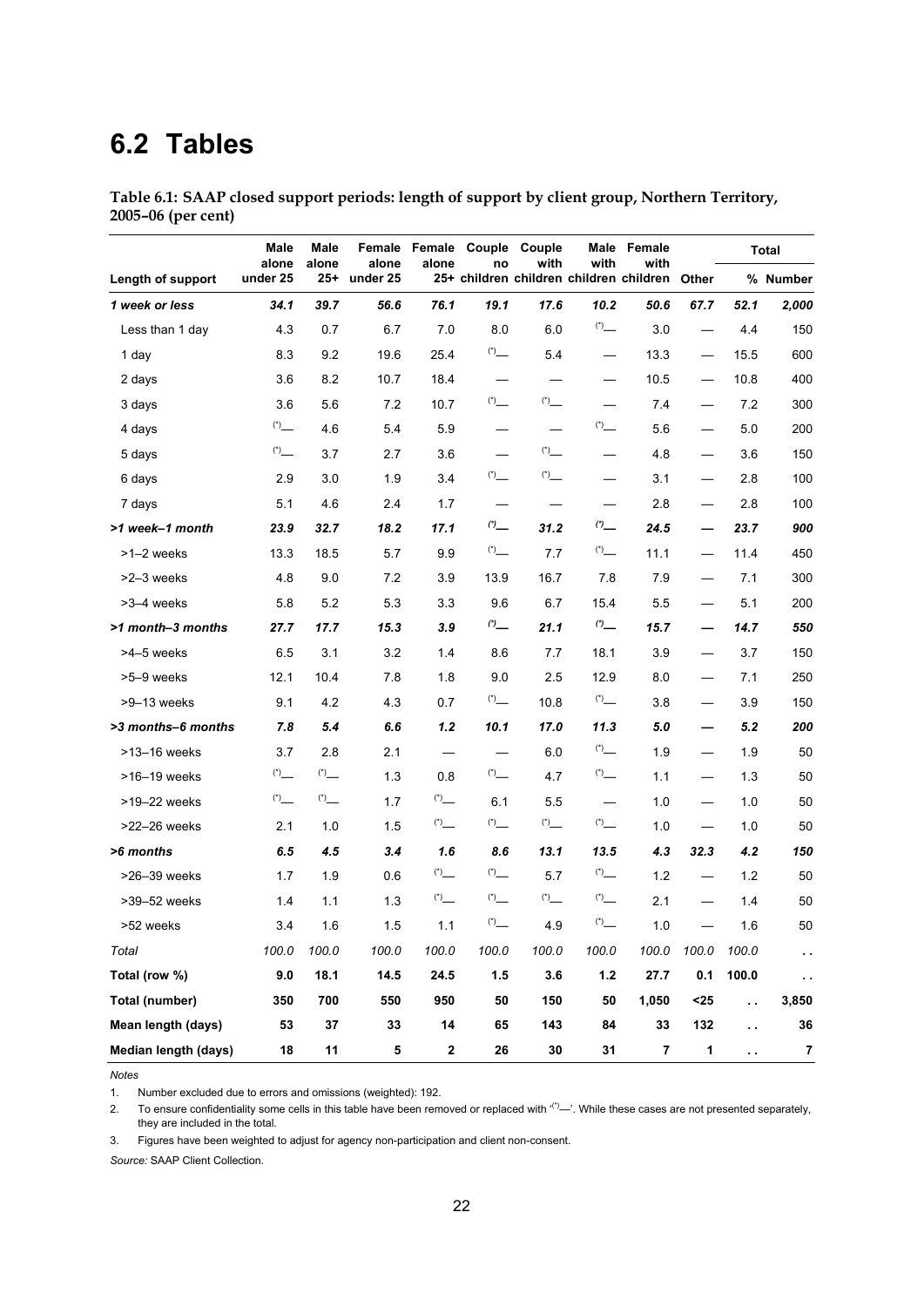| Length of                                                       | Male<br>alone      | Male<br>alone       | alone                    | alone | Female Female Couple Couple<br>no | with                     | with                     | Male Female<br>with                     |                          |       | <b>Total</b>         |
|-----------------------------------------------------------------|--------------------|---------------------|--------------------------|-------|-----------------------------------|--------------------------|--------------------------|-----------------------------------------|--------------------------|-------|----------------------|
| accommodation                                                   | under 25           | $25 +$              | under 25                 |       |                                   |                          |                          | 25+ children children children children | Other                    |       | % Number             |
| 1 week or less                                                  | 43.0               | 42.2                | 77.1                     | 81.4  | 24.8                              | 14.6                     | 22.4                     | 63.4                                    | 100.0                    | 62.4  | 1,650                |
| 1 day                                                           | 13.9               | 10.5                | 27.6                     | 27.6  |                                   | $\binom{4}{1}$           |                          | 17.0                                    |                          | 19.3  | 500                  |
| $2-3$ days                                                      |                    | 12.8                | 29.6                     | 35.5  |                                   |                          |                          | 26.0                                    |                          | 24.3  | 650                  |
| $4-5$ days                                                      | 9.1                | 10.0                | 13.0                     | 11.3  |                                   |                          |                          | 13.7                                    |                          | 11.5  | 300                  |
| $6 - 7$ days                                                    |                    | 8.9                 | 6.9                      | 7.1   |                                   | $\overline{\phantom{0}}$ |                          | 6.8                                     |                          | 7.4   | 200                  |
| >1 week-1 month                                                 | 26.0               | 30.9                | 16.1                     | 14.1  | $\overline{\phantom{0}}$          | 13.2                     | 9.6                      | 20.3                                    |                          | 20.6  | 550                  |
| $>1-2$ weeks                                                    | 14.8               | 16.8                | 7.2                      | 9.5   |                                   | $\overset{(*)}{\_}$      |                          | 11.5                                    |                          | 11.6  | 300                  |
| >2-3 weeks                                                      | 4.5                | 9.0                 | $\overset{(*)}{\_}$      | 2.8   |                                   |                          |                          | 5.7                                     |                          | 5.5   | 150                  |
| >3-4 weeks                                                      | 6.7                | 5.1                 |                          | 1.8   |                                   |                          |                          | 3.1                                     |                          | 3.5   | 100                  |
| >1 month-3 months                                               | 25.3               | 16.9                | 4.0                      | 2.9   | 38.2                              | 25.7                     | 31.8                     | 10.2                                    |                          | 10.7  | 300                  |
| >4-5 weeks                                                      | 4.5                | 3.9                 |                          | 0.8   |                                   | $\overset{(*)}-$         | $\overline{\phantom{0}}$ | 2.3                                     |                          | 2.4   | 50                   |
| >5-9 weeks                                                      | 11.3               | 8.2                 |                          | 1.6   | 19.7                              |                          |                          | 5.5                                     |                          | 5.1   | 150                  |
| >9-13 weeks                                                     | 9.5                | 4.9                 | 1.5                      | 0.5   | 18.5                              | 10.7                     |                          | 2.4                                     |                          | 3.2   | 100                  |
| >3 months-6 months                                              | 3.4                | 5.6                 | 1.4                      | 0.9   | 18.5                              | 23.0                     | 18.6                     | 3.9                                     | $\overline{\phantom{0}}$ | 3.6   | 100                  |
| >13-16 weeks                                                    |                    | 2.7                 |                          |       |                                   |                          |                          | 1.0                                     |                          | 1.1   | 50                   |
| >16-19 weeks                                                    |                    |                     | $\sum_{i=1}^{n}$         | 0.5   | $\qquad \qquad$                   | 10.7                     |                          | 0.8                                     | $\overline{\phantom{0}}$ | 0.9   | $25$                 |
| >19-22 weeks                                                    | $\overset{(*)}{-}$ | $\overset{(*)}{\_}$ | $\binom{*}{ }$           |       | $\binom{*}{-}$                    |                          |                          | 0.9                                     | $\overline{\phantom{0}}$ | 0.8   | $25$                 |
| >22-26 weeks                                                    |                    | 1.4                 |                          |       |                                   |                          |                          | 1.1                                     |                          | 0.8   | $25$                 |
| >6 months                                                       | 2.2                | 4.4                 | 1.4                      | 0.7   | 18.5                              | 23.5                     | 17.6                     | 2.2                                     | —                        | 2.7   | 50                   |
| >26-39 weeks                                                    |                    | 1.8                 |                          |       |                                   |                          |                          | 1.3                                     | $\overline{\phantom{0}}$ | 1.1   | 50                   |
| >39-52 weeks                                                    |                    | 1.3                 | $\overset{(*)}{\_}$      |       |                                   | 10.7                     |                          |                                         |                          | 0.6   | $25$                 |
| >52 weeks                                                       |                    | 1.3                 | $\overline{\phantom{0}}$ | 0.7   |                                   |                          | $\overset{(*)}{=}$       |                                         |                          | 0.9   | 50                   |
| Total                                                           | 100.0              | 100.0               | 100.0                    | 100.0 | 100.0                             | 100.0                    | 100.0                    | 100.0                                   | 100.0                    | 100.0 | $\ddot{\phantom{a}}$ |
| Total (row %)                                                   | 7.7                | 21.9                | 12.0                     | 26.6  | 0.7                               | 1.5                      |                          | 29.0                                    |                          | 100.0 | $\epsilon$ .         |
| Total (number)                                                  | 200                | 600                 | 300                      | 700   | <25                               | 50                       | <25                      | 750                                     | $25$                     | .,    | 2,650                |
| Mean length (days)                                              | 33                 | 36                  | 12                       | 10    | 126                               | 112                      | 114                      | 22                                      | $\blacktriangleleft$     |       | 24                   |
| Median length (days)                                            | 10                 | 10                  | 3                        | 3     | 79                                | 89                       | 73                       | 4                                       | 1                        | . .   | 4                    |
| <b>Accommodation</b><br>starting and ending<br>on the same date |                    |                     |                          |       |                                   |                          |                          |                                         |                          |       |                      |
| (number)                                                        | $25$               | $25$                | $25$                     | 50    |                                   |                          |                          | 50                                      |                          |       | 100                  |
| <b>Total accommodation</b>                                      | 200                | 600                 | 350                      | 750   | $25$                              | 50                       | $25$                     | 800                                     | $25$                     | i.    | 2,750                |

**Table 6.2: SAAP closed support periods in which clients were accommodated: total length of accommodation by client group, Northern Territory, 2005–06 (per cent)** 

*Notes* 

1. Number excluded due to errors and omissions (weighted): 203.

2. Clients were able to be accommodated on more than one occasion in a support period.

3. To ensure confidentiality some cells in this table have been removed or replaced with  $(')$ —'. While these cases are not presented separately, they are included in the total.

4. Figures have been weighted to adjust for agency non-participation and client non-consent.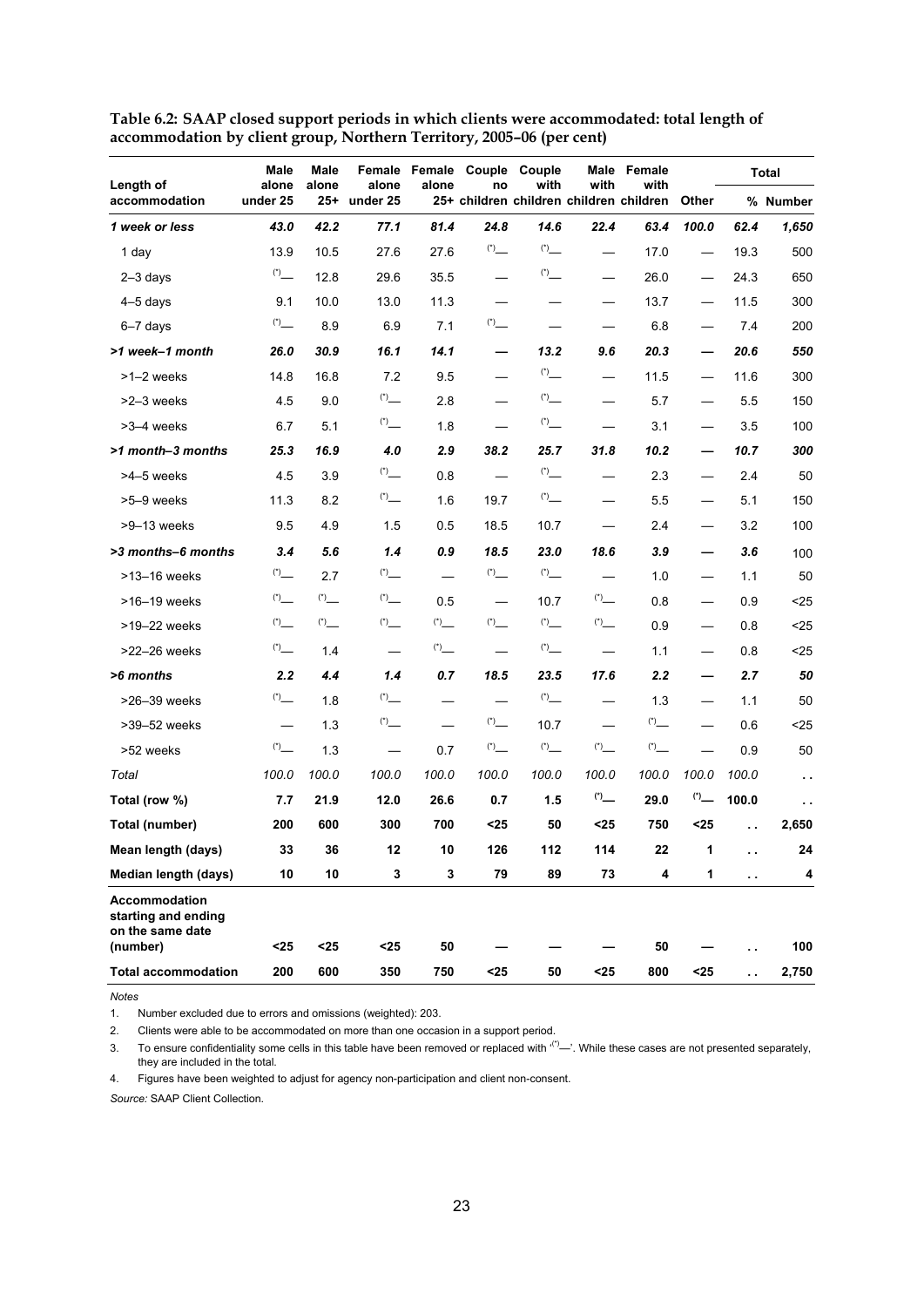| Type of service                                            | Male<br>alone<br>under 25 | Male<br>alone<br>$25 +$  | Female<br>alone<br>under 25 | Female<br>alone          | Couple<br>no<br>25+ children children children children | Couple<br>with                                    | Male<br>with             | Female<br>with | Other | Total |
|------------------------------------------------------------|---------------------------|--------------------------|-----------------------------|--------------------------|---------------------------------------------------------|---------------------------------------------------|--------------------------|----------------|-------|-------|
| Housing/accommodation                                      | 75.2                      | 91.0                     | 72.0                        | 88.1                     | 55.9                                                    | 49.8                                              | 43.0                     | 82.4           | 100.0 | 81.0  |
| SAAP/CAP accommodation                                     | 62.0                      | 88.7                     | 61.4                        | 83.5                     | 35.1                                                    | 33.2                                              | 32.7                     | 74.1           | —     | 73.3  |
| Assistance to obtain/maintain                              |                           |                          |                             |                          |                                                         |                                                   |                          |                |       |       |
| short-term accommodation                                   | 8.8                       | 17.1                     | 1.5                         | 1.9                      |                                                         |                                                   | $(*)$                    | 2.9            |       | 5.7   |
| Assistance to obtain/maintain<br>medium-term accommodation | 6.8                       | 1.6                      | 4.6                         | 2.0                      | 11.0                                                    | 5.3                                               |                          | 3.0            |       | 3.3   |
| Assistance to obtain/maintain<br>independent housing       | 20.4                      | 4.6                      | 23.5                        | 22.1                     | 43.3                                                    | 24.3                                              | 17.0                     | 30.4           |       | 21.6  |
| <b>Financial/employment</b>                                | 41.8                      | 13.4                     | 44.4                        | 39.1                     | 60.4                                                    | 65.8                                              | 54.2                     | 58.1           | —     | 42.1  |
| Assistance to obtain/maintain<br>government allowance      | 14.0                      | 3.2                      | 10.1                        | 4.9                      | 8.9                                                     | $\overset{(*)-1}{\phantom{0}}$                    |                          | 10.6           |       | 8.2   |
| Employment/training assistance                             | 9.0                       | 0.8                      | 6.5                         | 0.5                      |                                                         | 5.6                                               |                          | 2.0            |       | 3.0   |
| Financial assistance/material aid                          | 26.9                      | 10.9                     | 37.4                        | 34.7                     | 44.2                                                    | 36.8                                              | 49.5                     | 50.4           | —     | 34.7  |
| Financial counselling and support                          | 18.8                      | 3.8                      | 14.5                        | 5.8                      | 43.9                                                    | 43.5                                              | 28.8                     | 18.0           | —     | 13.6  |
| <b>Personal support</b>                                    | 32.1                      | 24.4                     | 57.1                        | 67.3                     | 50.0                                                    | 53.4                                              | 61.2                     | 74.6           | —     | 55.7  |
| Incest/sexual assault                                      |                           |                          |                             | $\overline{\phantom{0}}$ |                                                         | $(*)$                                             | $\overline{\phantom{0}}$ | 1.1            | —     | 0.4   |
| Domestic/family violence                                   |                           |                          | 9.6                         | 12.6                     |                                                         |                                                   | 8.8                      | 18.3           |       | 9.7   |
| Family/relationship                                        | 7.6                       | $(*)$                    | 12.3                        | 10.6                     | 12.7                                                    | 16.1                                              |                          | 12.2           | —     | 9.3   |
| Emotional                                                  | 29.2                      | 24.3                     | 51.0                        | 62.0                     | 50.0                                                    | 47.6                                              | 58.7                     | 70.9           |       | 52.0  |
| Assistance with problem gambling                           |                           |                          |                             |                          |                                                         |                                                   |                          |                |       | 0.2   |
| General support/advocacy                                   | 65.7                      | 40.3                     | 70.4                        | 68.1                     | 92.9                                                    | 84.5                                              | 74.3                     | 85.5           | 32.3  | 69.0  |
| Living skills/personal development                         | 39.9                      | 7.1                      | 28.2                        | 11.4                     | 35.3                                                    | 15.2                                              | 18.2                     | 19.0           |       | 18.5  |
| Assistance with legal issues/court                         |                           |                          |                             |                          |                                                         |                                                   |                          |                |       |       |
| support                                                    | 3.1                       | 1.3                      | 9.1                         | 15.5                     |                                                         | 3.6                                               |                          | 14.4           |       | 9.7   |
| Advice/information                                         | 57.8                      | 39.0                     | 53.6                        | 45.6                     | 82.4                                                    | 75.6                                              | 71.4                     | 64.1           |       | 53.8  |
| Retrieval/storage/removal of<br>personal belongings        | 18.1                      | 10.6                     | 23.5                        | 26.6                     | 13.7                                                    | 3.8                                               | 8.3                      | 28.1           |       | 21.5  |
| Advocacy/liaison on behalf of client                       | 19.1                      | 10.0                     | 33.7                        | 44.0                     | 52.3                                                    | 37.3                                              | 39.0                     | 57.2           | —     | 37.4  |
| <b>Specialist services</b>                                 | 12.7                      | 17.0                     | 30.6                        | 45.8                     | 40.2                                                    | 54.8                                              | 49.0                     | 52.0           | 66.2  | 37.2  |
| Psychological services                                     | 3.5                       | 3.7                      | 14.1                        | 22.1                     | 20.1                                                    | 33.2                                              | 14.4                     | 26.1           | —     | 17.1  |
| Specialist counselling                                     |                           |                          | 0.8                         |                          |                                                         |                                                   |                          | 1.4            | —     | 0.7   |
| Psychiatric services                                       | —                         |                          |                             |                          | -                                                       |                                                   | —                        | 0.4            | —     | 0.2   |
| Pregnancy support                                          |                           | —                        | 0.8                         |                          | $\overset{(*)}{\_}$                                     |                                                   | $\overline{\phantom{0}}$ | 1.1            | —     | 0.5   |
| Family planning support                                    |                           | $\overline{\phantom{0}}$ | 1.4                         | 0.5                      |                                                         | $\left( ^{\ast }\right) _{\underline{\quad \, }}$ | $\overline{\phantom{0}}$ | 1.1            | —     | 0.7   |
| Drug/alcohol support or intervention                       | 3.7                       | 8.7                      | 2.4                         | 2.2                      | $\binom{4}{1}$                                          |                                                   |                          | 2.3            |       | 3.6   |
| Physical disability services                               |                           | 0.5                      | $\overline{\phantom{0}}$    | 0.6                      |                                                         |                                                   | $\overline{\phantom{0}}$ |                |       | 0.3   |
| Intellectual disability services                           | —                         |                          | $\overline{\phantom{0}}$    |                          |                                                         |                                                   |                          |                |       | 0.1   |
| Culturally specific support                                | 7.0                       | 1.0                      | 16.3                        | 21.1                     | 18.1                                                    | 20.8                                              | 26.5                     | 22.4           |       | 15.8  |
| Interpreter services                                       |                           |                          |                             | 0.4                      |                                                         |                                                   |                          | 0.7            |       | 0.3   |
| Assistance with immigration issues                         |                           |                          |                             |                          |                                                         |                                                   |                          |                |       | 0.1   |
| Health/medical services                                    | 1.9                       | 4.5                      | 4.3                         | 9.4                      |                                                         | $\binom{*}{ }$                                    |                          | 11.2           |       | 7.1   |
| <b>Basic support</b>                                       | 65.9                      | 78.6                     | 69.4                        | 88.5                     | 38.7                                                    | 27.5                                              | 30.0                     | 69.6           | 100.0 | 72.8  |
| Meals                                                      | 48.4                      | 75.7                     | 53.4                        | 77.0                     | 19.1                                                    | 9.6                                               | 20.1                     | 59.0           |       | 61.5  |
| Laundry/shower facilities                                  | 51.3                      | 76.8                     | 55.1                        | 78.5                     | 24.5                                                    | 3.5                                               | 11.3                     | 55.6           |       | 61.4  |
| Recreation                                                 | 44.8                      | 74.6                     | 37.3                        | 44.6                     | 19.5                                                    | 10.9                                              | 17.2                     | 39.3           | —     | 45.6  |
| Transport                                                  | 34.4                      | 16.4                     | 46.8                        | 55.7                     | 33.2                                                    | 17.0                                              | 21.8                     | 58.4           |       | 43.7  |
| Other                                                      | 5.3                       | $1.4$                    | 33.2                        | 48.9                     |                                                         | 5.0                                               |                          | 44.3           |       | 29.6  |
| No services provided directly                              | 1.9                       | 2.9                      | 1.2                         |                          | $\omega$                                                | (2)                                               | (2)                      | (2)            |       | 1.1   |
| Total (number)                                             | 350                       | 750                      | 600                         | 950                      | 50                                                      | 150                                               | 50                       | 1,100          | $25$  | 4,000 |

**Table 6.3: SAAP support periods: services provided to clients, by client group, Northern Territory, 2005–06 (per cent)** 

*Notes* 

1. Number excluded due to errors and omissions (weighted): 285 (including support periods with no information on service requirements or provision).

2. Clients were able to receive multiple services, so percentages do not total 100.

3. To ensure confidentiality some cells in this table have been removed or replaced with  $(')$ —'. While these cases are not presented separately, they are included in the total.

4. Figures have been weighted to adjust for agency non-participation and client non-consent.